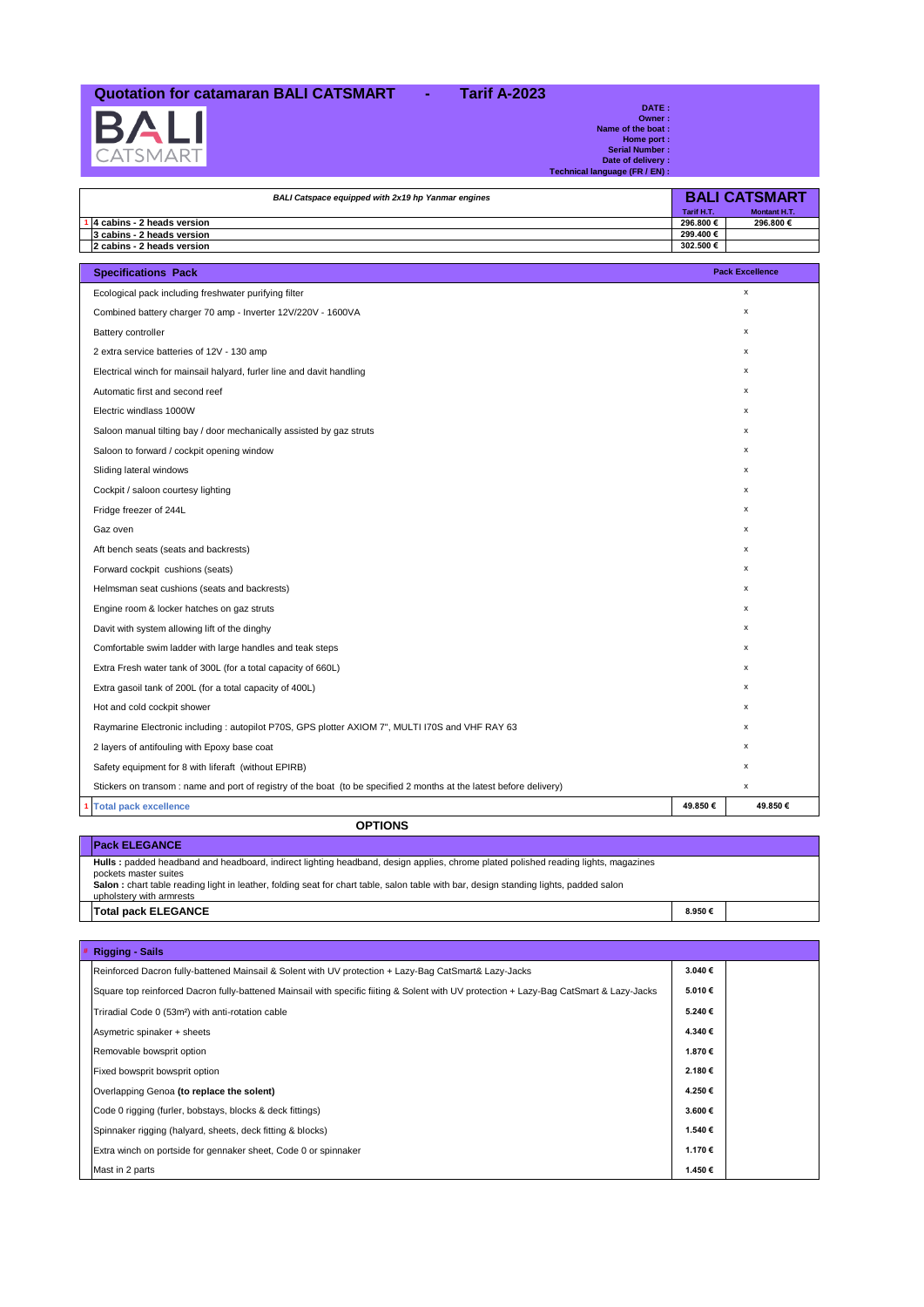## **Quotation for catamaran BALI CATSMART - Tarif A-2023**

|   | BALI<br><b>CATSMART</b><br>Technical language (FR / EN) :                                                                                                                                                                | DATE:<br>Owner:<br>Name of the boat:<br>Home port:<br><b>Serial Number:</b><br>Date of delivery: |  |
|---|--------------------------------------------------------------------------------------------------------------------------------------------------------------------------------------------------------------------------|--------------------------------------------------------------------------------------------------|--|
| # | <b>Mecanics - Safety Equipment</b>                                                                                                                                                                                       |                                                                                                  |  |
|   | 2 YANMAR engines of 30 hp instead of 19 hp                                                                                                                                                                               | 3.890€                                                                                           |  |
|   | Pair of 3 blades folding propellers                                                                                                                                                                                      | 2.640€                                                                                           |  |
|   | ONAN Genset generator 4KW 50Hz with soundshield and remote control 230V                                                                                                                                                  | 19.230€                                                                                          |  |
|   | ONAN Genset generator 5KW 60Hz with soundshield and remote control 120V                                                                                                                                                  | 20.590€                                                                                          |  |
|   | Kit solar panels (2 x 100W) : specify 1 or 2                                                                                                                                                                             | 2.320€                                                                                           |  |
|   | Primary 110V electrical system instead of 230V (with water heater, battery charger, outlets, inverter) and pre-installation of electrical<br>connections (coffee machine, microwave, TV, washing machine and dishwasher) | 3.130€                                                                                           |  |
|   | Chain counter at helmstation                                                                                                                                                                                             | 1.080€                                                                                           |  |
|   | Extra for Safety equipment for 10 instead 8 persons with Life-raft (without EPIRB)                                                                                                                                       | 990€                                                                                             |  |
|   | Extra for 2 layers of <b>tropical antifouling</b> with Epoxy base coat instead of standard                                                                                                                               | 2.190€                                                                                           |  |

| # Comfort                                                                        |          |  |
|----------------------------------------------------------------------------------|----------|--|
| Reverse cycle aircond. in hulls for 2 cabins version 230V/50Hz (needs generator) | 18.760€  |  |
| Reverse cycle aircond. in hulls for 3 cabins version 230V/50Hz (needs generator) | 19.830€  |  |
| Reverse cycle aircond. in hulls for 4 cabins version 230V/50Hz (needs generator) | 24.990€  |  |
| Reverse cycle aircond. in hulls for 2 cabins version 120V/60Hz (needs generator) | 19.780€  |  |
| Reverse cycle aircond. in hulls for 3 cabins version 120V/60Hz (needs generator) | 21.330€  |  |
| Reverse cycle aircond. in hulls for 4 cabins version 120V/60Hz (needs generator) | 26.060€  |  |
| Central heating system in hulls and saloon (incompatible with aircond. option)   | 12.700 € |  |
| Low consumption 12V 65L/H watermaker (solar panels recommended)                  | 12.660€  |  |
| Large model freshwater electric toilet (specify number and location)             | 1.070€   |  |
| Sea water pump at galley and anchor                                              | 1.460€   |  |
| 1 fan per cabin (specify number accoording to choosen version)                   | 180€     |  |
| Pot holder on burner cooking                                                     | 150€     |  |
| Micro-wave oven 230V                                                             | 670€     |  |
|                                                                                  |          |  |

| # Interior setup                                                                                                                   |           |  |
|------------------------------------------------------------------------------------------------------------------------------------|-----------|--|
| <b>Portside</b> forepeak layout (matress, porthole, reading light, USB outlet)                                                     | 2.540€    |  |
| Starboard forepeak layout (matress, porthole, reading light, USB outlet)                                                           | 2.540€    |  |
| Blackout curtains 2 cabins version (ecru color)                                                                                    | 2.140€    |  |
| Blackout curtains 3 cabins version (ecru color)                                                                                    | 2.140€    |  |
| Blackout curtains 4 cabins version (ecru color)                                                                                    | 2.140€    |  |
| Mosquito screens for portholes in 2 cabins version                                                                                 | 1.510€    |  |
| Mosquito screens for portholes in 3 cabins version                                                                                 | 1.510€    |  |
| Mosquito screens for portholes in 4 cabins version                                                                                 | 1.600 €   |  |
| Safe box under aft portside berth                                                                                                  | 1.100 €   |  |
| Bar integrated in salon table with reversible tray : already included in Elegance Pack (incompatible with convertible salon table) | 790€      |  |
| Convertible saloon table for double berth (cushions included)                                                                      | 2.850€    |  |
| Folding seat to be used for saloon/cockpit (specify nbr)                                                                           | 280€      |  |
| Ottoman seat (with storage and cushion)                                                                                            | 850€      |  |
| Certified organic bed linen and made to measure MONA LISON : fitted sheet, duvet, cover, pillows and pillowcases                   | on demand |  |
| Certified organic mattress cover, MONA LISON branded                                                                               | on demand |  |

| Upholstery color                               |                 |  |
|------------------------------------------------|-----------------|--|
| Indoor and outdoor upholstery color Beige Grey | <b>Standard</b> |  |
| Indoor and outdoor upholstery color Eglantine  | 680€            |  |
| Indoor and outdoor upholstery color Pebble     | 680€            |  |

| # Exterior setup                                                                |        |  |
|---------------------------------------------------------------------------------|--------|--|
| Table for forward cockpit                                                       | 1.430€ |  |
| Sun awning for forward cockpit                                                  | 1.730€ |  |
| External roof curtains for sun protection of the saloon (black batyline fabric) | 1.890€ |  |